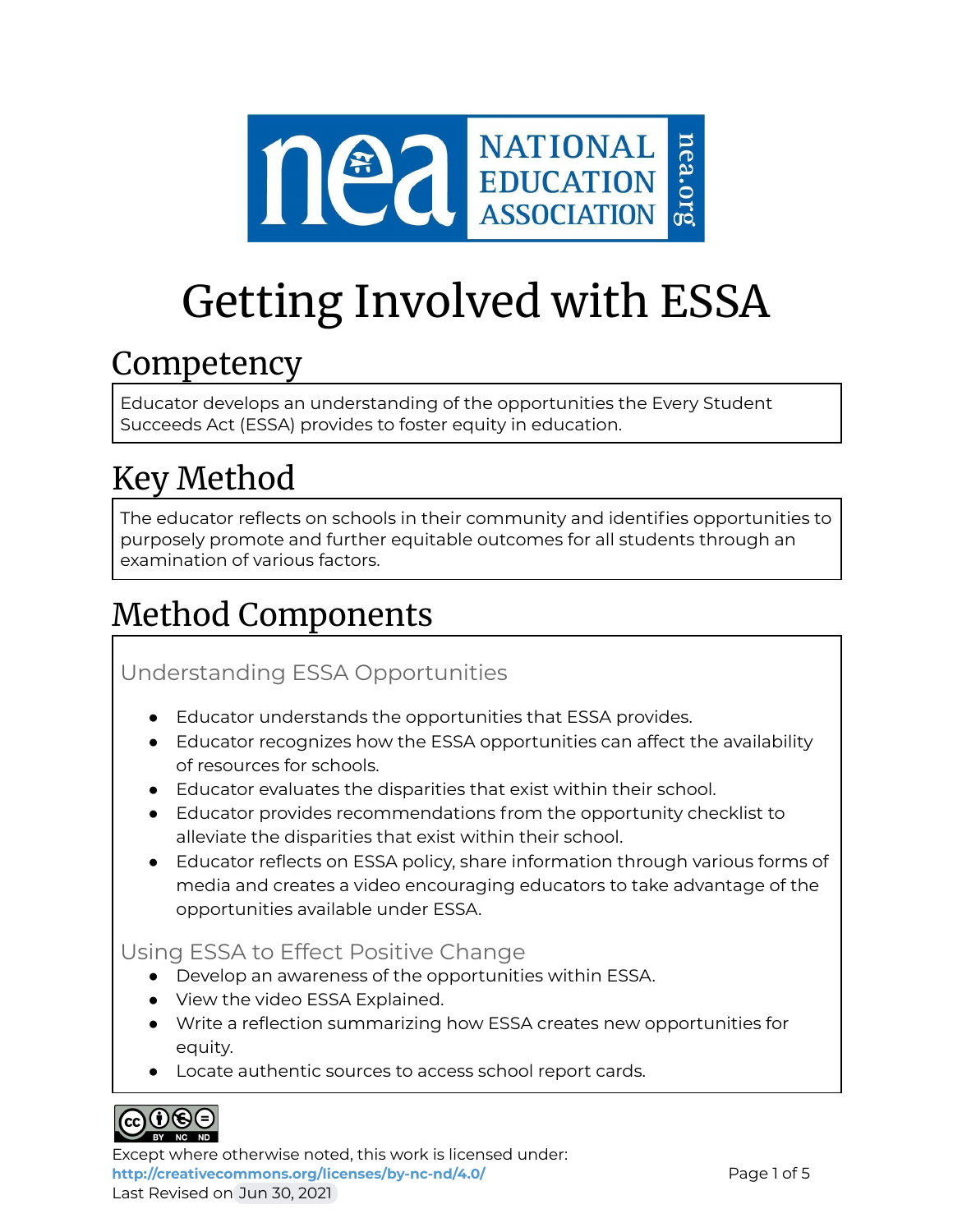- Use school report card information to inform comparison of two schools.
- Identify two schools you are familiar with.
- Complete a resource audit from your school and another school.
- Write a comparison of two schools.
- Use the opportunity checklist or another resource to identify relevant ESSA opportunities for each of the schools.
- Recommend at least two opportunities under ESSA for each school based on the analysis.
- Use information from the first two assignments to share information through various forms of media explaining the opportunities ESSA provides.
- Create a two-minute video encouraging educators to advocate for the opportunities identified in the letter to the editor.

# Supporting Rationale and Research

Cook-Harvey, C. M., Darling-Hammond, L., Lam, L., Mercer, C., & Roc, M. (2016). Equity and ESSA: Leveraging educational opportunity through the Every Student Succeeds Act.

[https://scholar.google.com/scholar?q=opportunities+for+equity+in+the+every+stud](https://scholar.google.com/scholar?q=opportunities+for+equity+in+the+every+student+succeeds+act&btnG=&hl=en&as_sdt=0%2C9) [ent+succeeds+act&btnG=&hl=en&as\\_sdt=0%2C9](https://scholar.google.com/scholar?q=opportunities+for+equity+in+the+every+student+succeeds+act&btnG=&hl=en&as_sdt=0%2C9)

Darling-Hammond, L., Bae, S., Cook-Harvey, C. M., Lam, L., Mercer, C., Podolsky, A., & Stosich, E. L. (2016). Pathways to new accountability through the Every Student Succeeds Act. Palo Alto, CA: Learning Policy Institute.

[https://learningpolicyinstitute.org/sites/default/files/product-files/Pathways\\_New-A](https://learningpolicyinstitute.org/sites/default/files/product-files/Pathways_New-Accountability_Through_Every_Student_Succeeds_Act_04202016.pdf) [ccountability\\_Through\\_Every\\_Student\\_Succeeds\\_Act\\_04202016.pdf](https://learningpolicyinstitute.org/sites/default/files/product-files/Pathways_New-Accountability_Through_Every_Student_Succeeds_Act_04202016.pdf)

### Resources

Articles

[ESSA Stakeholder Guide](http://www.parentcenterhub.org/stakeholder-guide-essa/#stakeholder)

[ESSA 101](http://myschoolmyvoice.nea.org/essa-101/)

[Measuring School Quality: Non-Academic Measures in](https://docs.google.com/document/d/0B_ul3N_y73yFVXd6WWxjem5uZjg/edit?resourcekey=0-vC4ACfzQ3zQ5ZgLxHZcJjw) the Every Student [Succeeds Act](https://docs.google.com/document/d/0B_ul3N_y73yFVXd6WWxjem5uZjg/edit?resourcekey=0-vC4ACfzQ3zQ5ZgLxHZcJjw)



Except where otherwise noted, this work is licensed under: <http://creativecommons.org/licenses/by-nc-nd/4.0/> **Page 2 of 5** Last Revised on Jun 30, 2021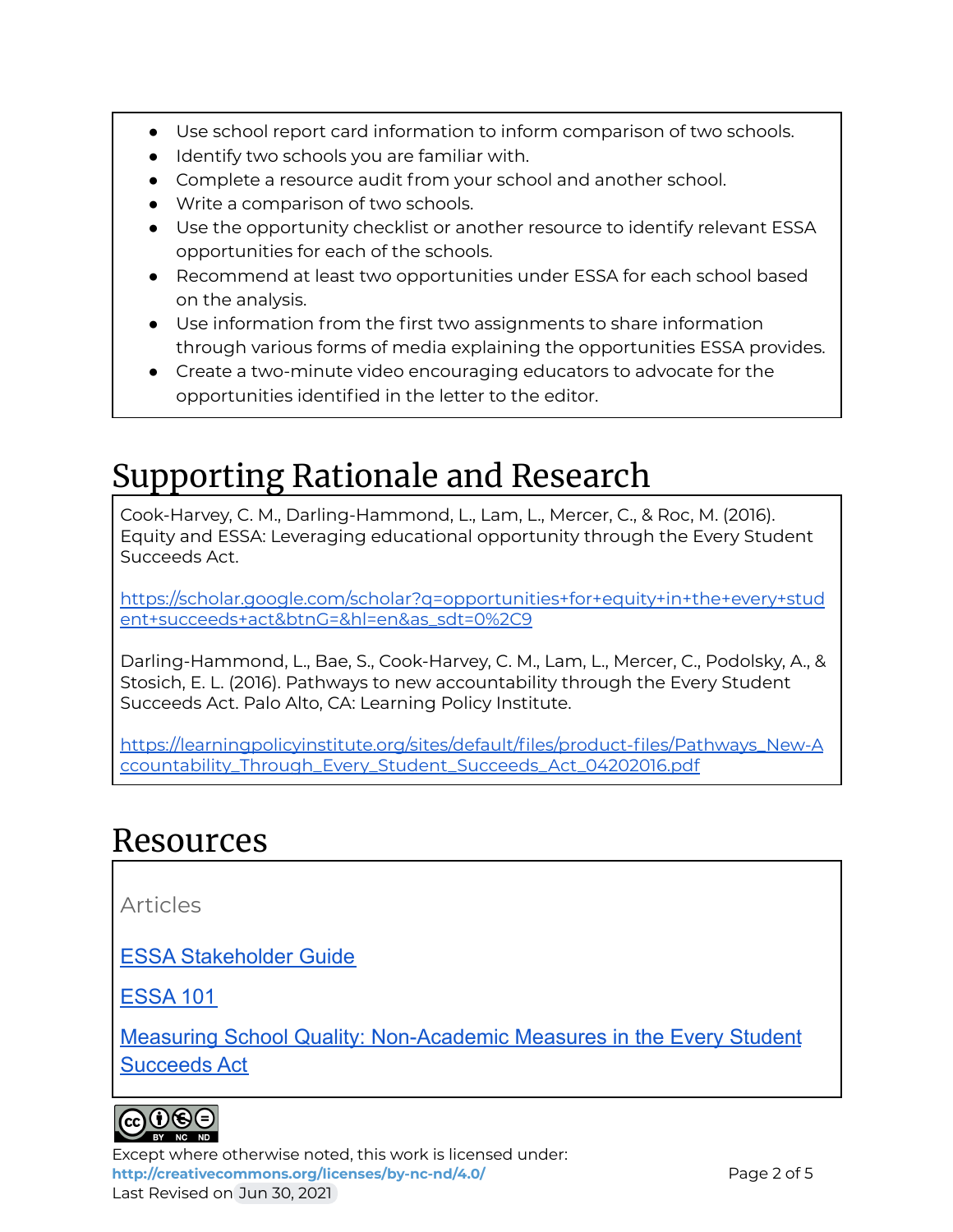[The Data Quality Campaign: Shining a Light on Equity Opportunities to](https://drive.google.com/file/d/0B_ul3N_y73yFX0JkT1hNeVVBdDg/view?usp=sharing&resourcekey=0-sLZ6Avy6yExuh7WFQZNELg) [Use Data to Serve All Students](https://drive.google.com/file/d/0B_ul3N_y73yFX0JkT1hNeVVBdDg/view?usp=sharing&resourcekey=0-sLZ6Avy6yExuh7WFQZNELg)

[Your School Checklist](http://pages.email.nea.org/your-school-checklist/?_ga=2.261649354.697297351.1625423452-452654973.1625423452)

[National Association of Secondary School Principals:](https://www.nassp.org/every-student-succeeds-act-essa/) Summary of the [Every Student Succeeds Act](https://www.nassp.org/every-student-succeeds-act-essa/)

[The National Center for Learning Disabilities: ESSA](https://drive.google.com/file/d/0B_ul3N_y73yFX0JkT1hNeVVBdDg/view?usp=sharing&resourcekey=0-sLZ6Avy6yExuh7WFQZNELg) Deep Dive: The [Importance of State & Local Report Cards](https://drive.google.com/file/d/0B_ul3N_y73yFX0JkT1hNeVVBdDg/view?usp=sharing&resourcekey=0-sLZ6Avy6yExuh7WFQZNELg)

[ESSA Practice Guides](https://www.nea.org/resource-library/essa-advocacy-action-handbook-and-practice-guides)

[ESSA Explained](https://www.youtube.com/watch?v=zWQGmU-J80Q)

[The Education Trust: Students Can't Wait](https://studentscantwait.org/)

[EdCommunities Group: ESSA Implementation](https://www.mynea360.org/_ui/core/chatter/groups/GroupProfilePage?g=0F9600000000JYE)-Requires Login

**[Opportunity Dashboard](https://www.nea.org/resource-library/opportunity-dashboard-indicators-essa)** 

[Six Ways ESSA Will Affect Your Classroom](https://e4e.org/blog-news/blog/six-ways-essa-will-affect-your-classroom)

[5 Ways ESSA Impacts Standardized Testing](https://www.edutopia.org/blog/5-ways-essa-impacts-standardized-testing-anne-obrien)

[Innovation in Accountability: Designing Systems to](https://docs.google.com/document/d/0B_ul3N_y73yFa1B2RVlGZXFrNkk/edit?resourcekey=0-OhCS2j-UHh8I9vJW4OAweQ) Support School Quality [and Student Success](https://docs.google.com/document/d/0B_ul3N_y73yFa1B2RVlGZXFrNkk/edit?resourcekey=0-OhCS2j-UHh8I9vJW4OAweQ)

[Stakeholder Engagement](http://www.communityschools.org/assets/1/AssetManager/Stakeholder%20Engagement.pdf)

[Indicators: What to Include in School Ratings](https://studentscantwait.org/resource/indicators-include-school-ratings/)

[Conversation Starters with Stakeholders](https://www.nea.org/resource-library/essa-engagement-conversation-starters-educators)

Videos

[Video about Advice on Talking with Key Stakeholders](https://www.youtube.com/watch?v=tHAzJ_kWiok)



Except where otherwise noted, this work is licensed under: <http://creativecommons.org/licenses/by-nc-nd/4.0/><br>
Page 3 of 5 Last Revised on Jun 30, 2021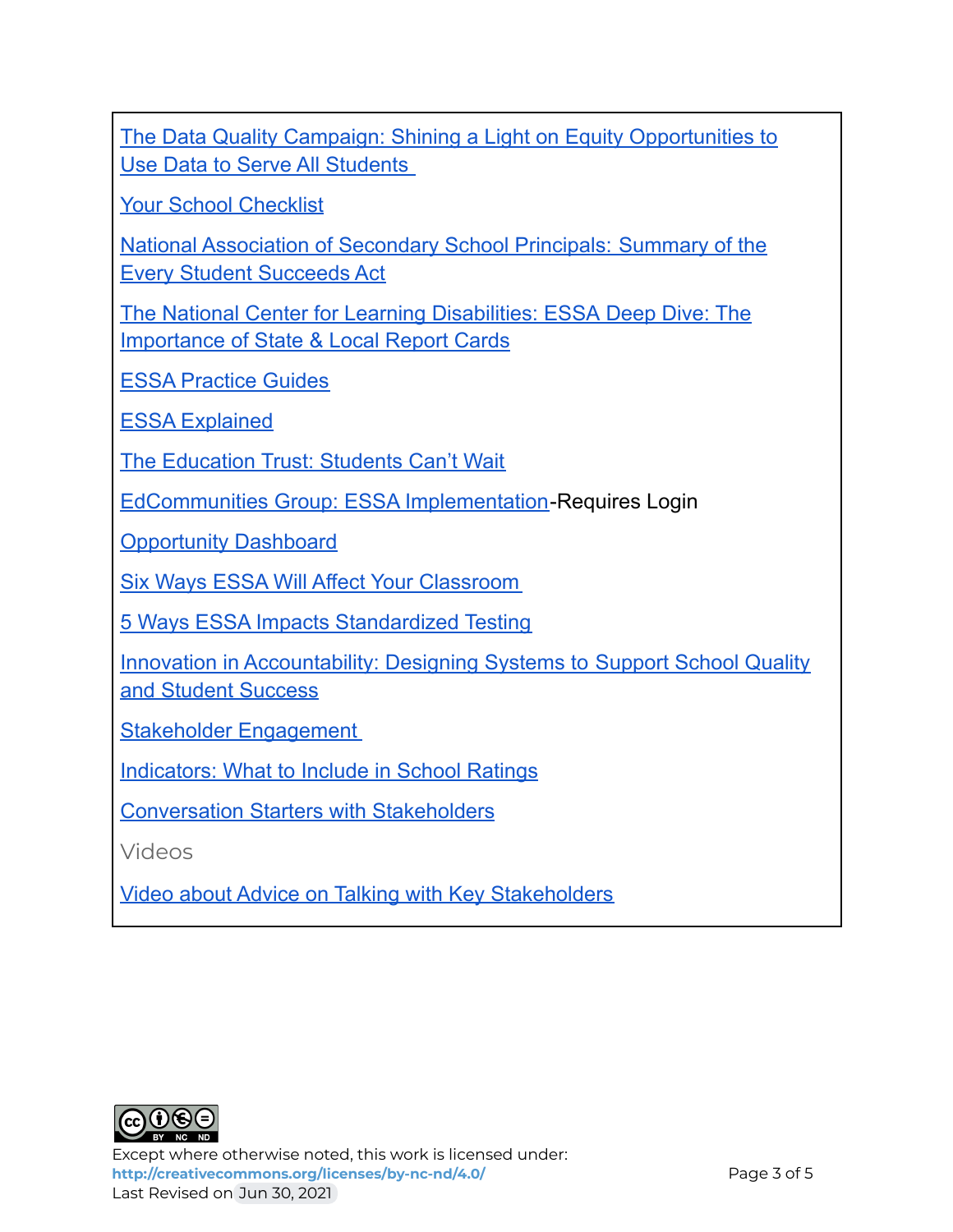# Submission Guidelines & Evaluation Criteria

*To earn the micro-credential, you must receive a passing score in Parts 1 and 3, and be proficient for all components in Part 2.*

#### Part 1. Overview Questions (Provides Context)

#### (300-400 words)

*Please use the suggested word count as a guide to answer the following contextual questions. This will help our assessor understand your current context for working on this micro-credential.*

*Please answer the following: Do not include any information that will make you identifiable to your reviewers.*

- 1. How can or how will ESSA impact equity in your classroom, school, and community?
- 2. What opportunities are important to your school, district, and/or state?

**Passing:** Response clearly addresses each of the two questions using support from personal experience and evidence from ESSA Explained that clearly describes the difference between ESSA and NCLB and its impact on equity in education. Writing is organized and easy to understand.

### Part 2. Work Examples/Artifacts/Evidence

To earn this micro-credentials please submit the following **two artifacts** as evidence of your learning. Create a single document with both artifacts written and labeled for submission. You will upload this document for the evaluator.

*\*Please do not include any information that will make you or your students identifiable to your reviewers.*

#### **Artifact 1: Written Comparison**

View the "ESSA Explained" video and use the information from the video and individual state department of education or department of public instruction to evaluate two schools with inequities. Submit a written comparison with recommendations for at least two opportunities to alleviate inequities. (400 – 500 word limit)

#### **Artifact 2: Informational Presentation**

Create a presentation such as a 2-minute video, audio recording, or poster that encourages educators to increase their awareness of ESSA and share the presentation digitally on at least 3 different digital platforms, such as Twitter, LinkedIn, Instagram, Facebook, NEA edCommunities or a blog. Submit the links to each post for the assessor to review.



Except where otherwise noted, this work is licensed under: <http://creativecommons.org/licenses/by-nc-nd/4.0/><br>
Page 4 of 5 Last Revised on Jun 30, 2021